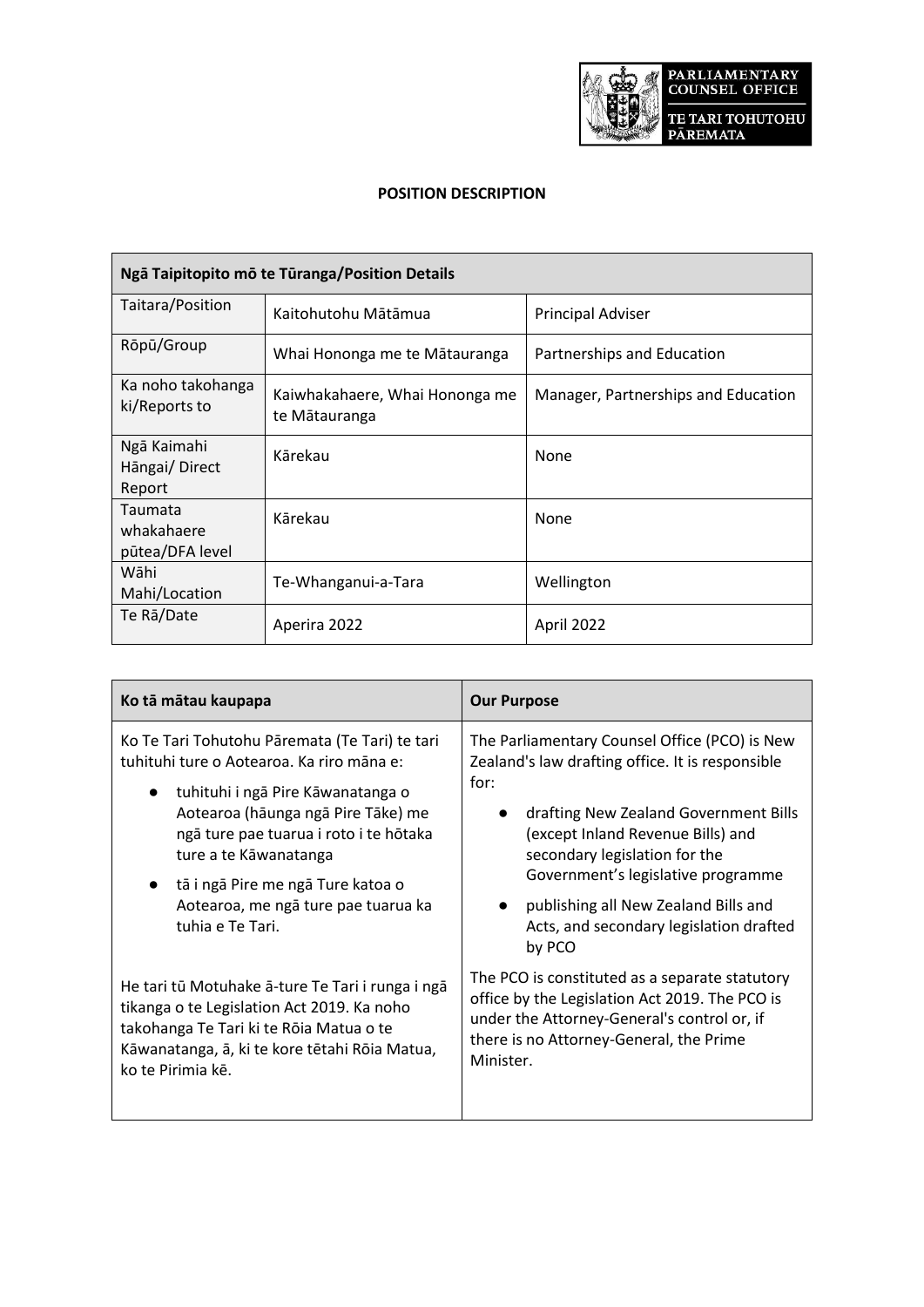

| He aha ā mātau mahi                                                                                                                                                           | What we do                                                                                                                  |
|-------------------------------------------------------------------------------------------------------------------------------------------------------------------------------|-----------------------------------------------------------------------------------------------------------------------------|
| Ka mahi mātau me ētahi atu ki te tuhituhi ture<br>e rite ana mō ana kaupapa, e aro ana ki ngā<br>tikanga whakahaere kāwanatanga, ā, e wātea<br>ana ki ngā kaiwhakamahi katoa. | We work with others to make legislation that is<br>fit for purpose, constitutionally sound, and<br>accessible to all users. |



| Ko Tō Mātau Hanga                                                                                                                                            | <b>Our Structure</b>                                                                                                          |
|--------------------------------------------------------------------------------------------------------------------------------------------------------------|-------------------------------------------------------------------------------------------------------------------------------|
| E whā ngā rōpū pakihi o Te Tari: ko te Pūnaha<br>me te Tautiakitanga; ko te Tuhituhi Ture; ko te<br>Rautaki Whai Wāhi, Matihiko hoki me Ngā<br>Ratonga Tari. | The PCO has four business groups: System and<br>Stewardship, Drafting, Access and Digital<br>Strategy, and Business Services. |
| <b>Position Purpose</b>                                                                                                                                      |                                                                                                                               |

The Principal Adviser Whai Hononga me te Mātauranga | Partnerships and Education leads the communications and engagement, education (internal and external) and Te Ao Māori strategy and capability functions of PCO. They will support PCO staff to enhance knowledge within PCO, build relationships with, and capability of, key external stakeholders, and ensure these functions are integrated into, and promote, PCO's legislative stewardship strategy and PCO's outcomes.

The Principal Adviser will contribute their knowledge, skills and networks to support the Partnerships and Education work programme, System and Stewardship Group and wider PCO. They will design, implement, monitor and report on priorities with alignment to PCO strategies and interventions.

**Key Relationships**

 $\mathbf{L}$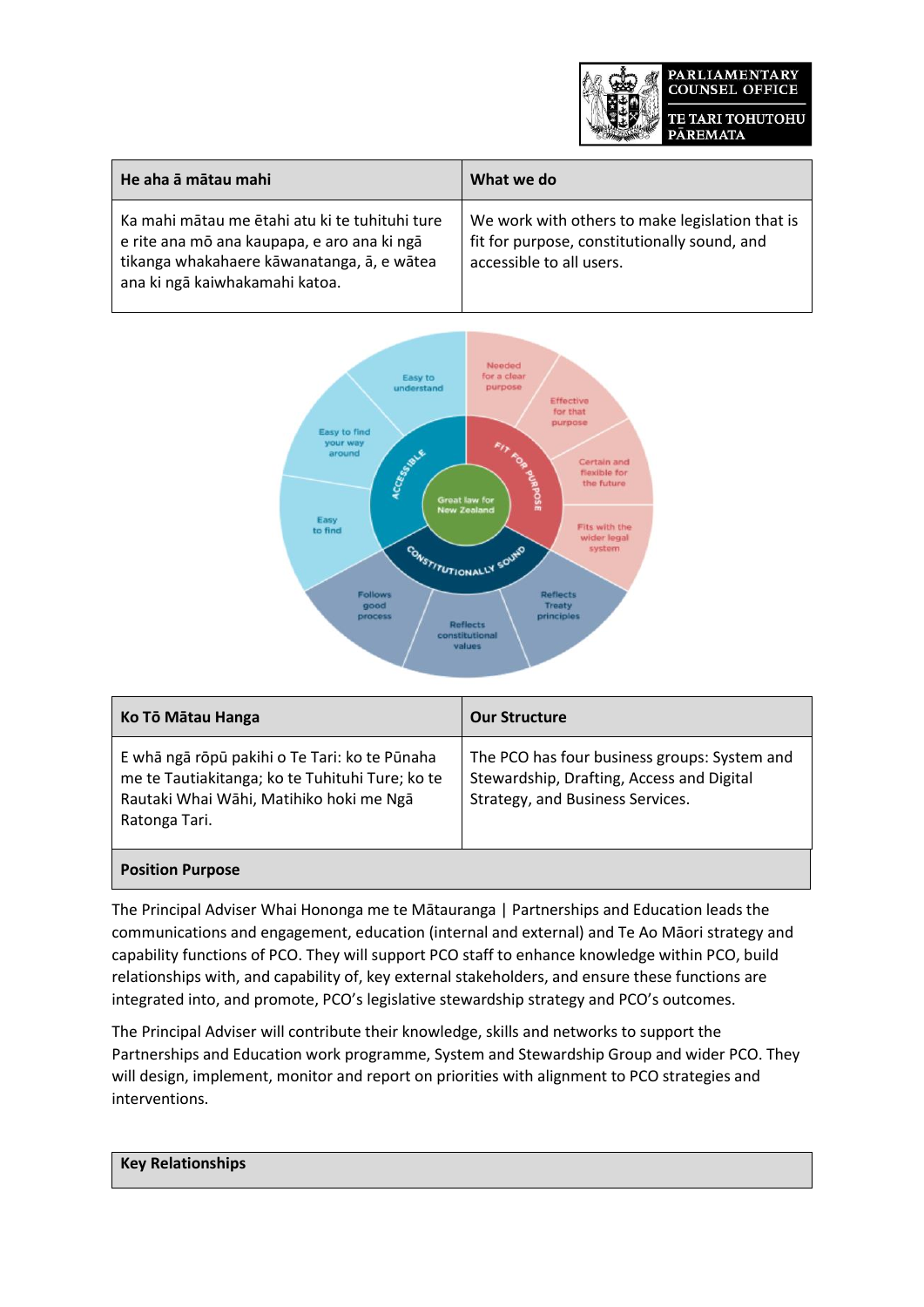

Internal key relationships are:

- Chief Parliamentary Counsel and members of the Executive Leadership Team
- Manager, Partnerships and Education / Kaiwhakahaere, Whai Hononga me te Mātauranga
- Manager, Legislative Stewardship / Kaiwhakahaere, Tautiaki i te Pūnaha Ture
- Members of the System and Stewardship Group
- Parliamentary Counsel
- Other managers and staff of PCO

External key relationships are:

- Public Service Agencies
- Key PCO partners (e.g. LDAC, Crown Law Office, Office of the Clerk and Parliamentary Service)
- Attorney General and the Office of the Attorney General
- Government Legal Network
- Tertiary Education sector
- Whānau, hapū and iwi

## **Key Accountabilities and Deliverables**

Responsibilities of this position are expected to change over time as the Parliamentary Counsel Office responds to changing needs. The incumbent will need the flexibility to adapt and develop as the environment evolves.

| <b>Accountability or</b><br>deliverable                                                                                            | <b>Indicators of Success</b>                                                                                                                                                                                                                                                                                                                                                                                                                                                                                                                                                                         |
|------------------------------------------------------------------------------------------------------------------------------------|------------------------------------------------------------------------------------------------------------------------------------------------------------------------------------------------------------------------------------------------------------------------------------------------------------------------------------------------------------------------------------------------------------------------------------------------------------------------------------------------------------------------------------------------------------------------------------------------------|
| <b>Advice</b><br>Effectively contributes to the<br>delivery and implementation<br>of advice and related tasks                      | Applies deep professional knowledge and skills to their work.<br>$\bullet$<br>Capable of working with no supervision but tests possible<br>solutions to problems.<br>Has a deep knowledge and understanding of a range of<br>education and partnership design approaches and frameworks<br>relevant to their work, and uses the most appropriate<br>approach in a given situation.                                                                                                                                                                                                                   |
|                                                                                                                                    | Advice is innovative, timely and fit for purpose for the System<br>and Stewardship Group, PCO and stakeholders.                                                                                                                                                                                                                                                                                                                                                                                                                                                                                      |
| <b>Delivery</b><br>Delivers and works with<br>others to produce products<br>that are fit-for-purpose,<br>timely, and high quality. | Designs and implements appropriate systems and processes<br>that contribute to stewardship in the longer term.<br>Works flexibly to develop advice, including briefings, reports<br>and consultation documents in written and visual format.<br>Effectively plans and manages their own and team members'<br>work<br>Identifies issues early and finds solutions to those issues.<br>Scopes work and uses established connections or creates new<br>connections related to areas that deliver the result the office<br>needs.<br>Takes a leadership role in complex, ambiguous and sensitive<br>work |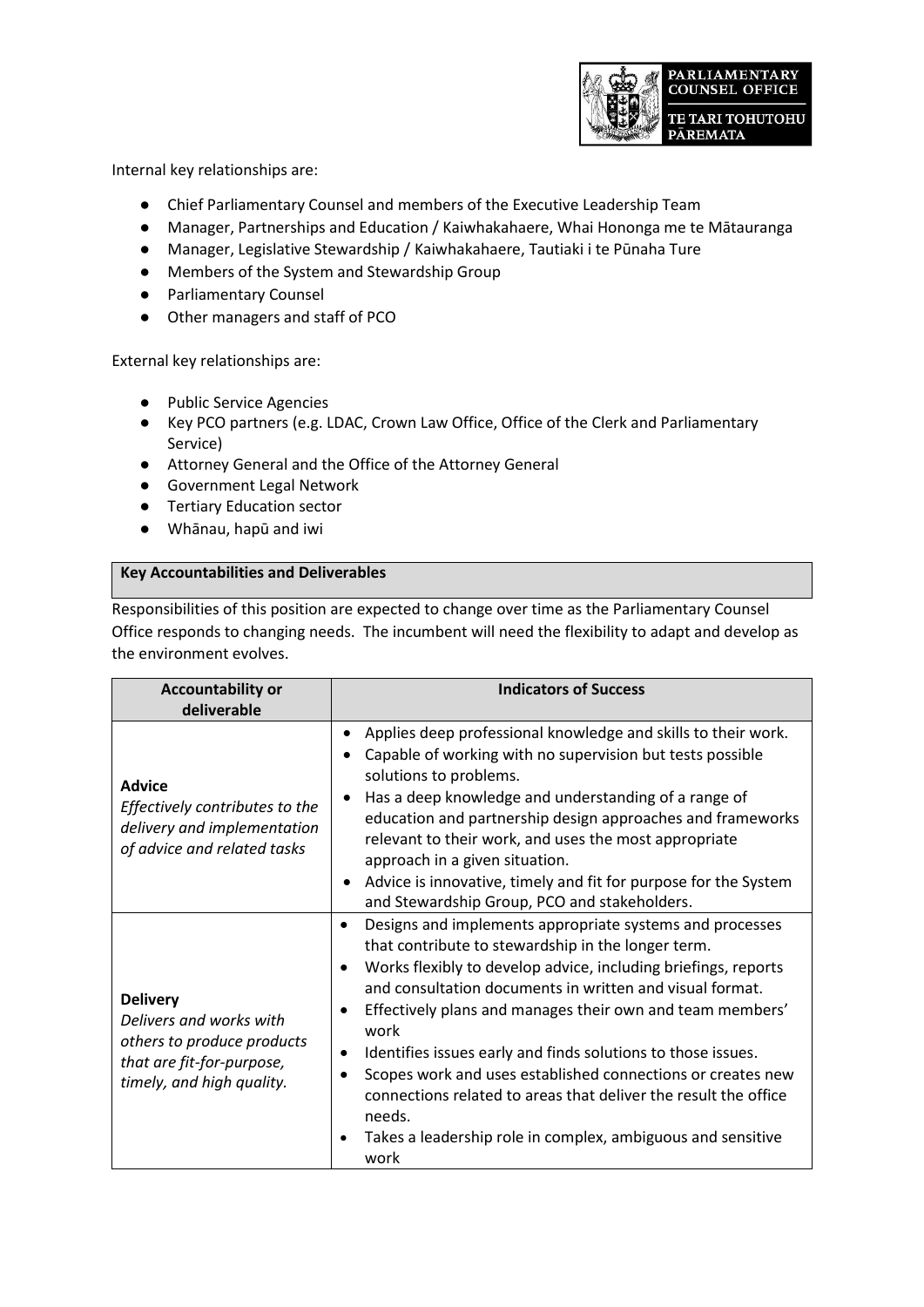

| <b>Accountability or</b>                                                                                                                                                                                                                    | <b>Indicators of Success</b>                                                                                                                                                                                                                                                                                                                                                                                                                                                                                                                                                                                                                                                                                                                                                                                                                                                                                                                                                                                                                                                                                                                  |
|---------------------------------------------------------------------------------------------------------------------------------------------------------------------------------------------------------------------------------------------|-----------------------------------------------------------------------------------------------------------------------------------------------------------------------------------------------------------------------------------------------------------------------------------------------------------------------------------------------------------------------------------------------------------------------------------------------------------------------------------------------------------------------------------------------------------------------------------------------------------------------------------------------------------------------------------------------------------------------------------------------------------------------------------------------------------------------------------------------------------------------------------------------------------------------------------------------------------------------------------------------------------------------------------------------------------------------------------------------------------------------------------------------|
| deliverable                                                                                                                                                                                                                                 |                                                                                                                                                                                                                                                                                                                                                                                                                                                                                                                                                                                                                                                                                                                                                                                                                                                                                                                                                                                                                                                                                                                                               |
| <b>System</b><br>Brings a systems-thinking<br>approach to the work of the<br>team and PCO<br><b>Revitalisation and</b><br>commitment to te reo<br>Māori and tikanga, Kawa<br><b>M</b> aori<br>A champion for Māori<br>language, culture and | Understands PCO's priorities and objectives, and contributes<br>$\bullet$<br>to accomplishing them.<br>Leads a culture of learning and improvement and will ask<br>$\bullet$<br>questions, mentor, learn and share good practice.<br>Committed to building PCO systems that put the right people<br>$\bullet$<br>into place to deliver on strategic interventions.<br>Can see the bigger, intergenerational picture of the current<br>$\bullet$<br>system and will contribute to improving it.<br>Committed to the revitalisation of te reo Māori as an everyday<br>$\bullet$<br>language of PCO and Aotearoa.<br>Knowledge of creating Mahere Reo Māori (Māori Language<br>$\bullet$<br>Plans) and Te Ture mō te Reo Māori 2016 an advantage.<br>A deep knowledge of Tikanga and Kawa and this is expressed<br>in all you do.                                                                                                                                                                                                                                                                                                                |
| customs                                                                                                                                                                                                                                     |                                                                                                                                                                                                                                                                                                                                                                                                                                                                                                                                                                                                                                                                                                                                                                                                                                                                                                                                                                                                                                                                                                                                               |
| <b>Committed to Te Tiriti o</b><br>Waitangi<br>Constant improvement in the<br>Crown to honour Te Tiriti o<br>Waitangi                                                                                                                       | Deep understanding of Te Tiriti o Waitangi and is experienced<br>$\bullet$<br>in delivering positive outcomes in Māori development and<br>advancement.<br>Ability to implement Te Tiriti o Waitangi across strategic and<br>$\bullet$<br>policy priorities.<br>Demonstrates the commitment to the bicultural relationship<br>$\bullet$<br>between Tangata Whenua and Tangata Tiriti.                                                                                                                                                                                                                                                                                                                                                                                                                                                                                                                                                                                                                                                                                                                                                          |
| <b>Education and Matauranga</b><br>Māori<br>Committed to lifelong<br>learning, creativity,<br>innovation and excellence                                                                                                                     | Experienced in nurturing, maintaining and advancing<br>$\bullet$<br>communities of learning and practice.<br>Experienced in designing, supporting the delivery of, and<br>$\bullet$<br>evaluating education and training programmes.<br>Applies innovation to pedagogical approaches in teaching and<br>learning and can adapt these to the PCO context.<br>Supports and promotes the PCO Drafting educational suite and<br>$\bullet$<br>creates resources with and for drafters.<br>Competent in Mātauranga Māori educational settings with<br>developed networks, and the ability to advise and mentor<br>others where needed.<br>Co-Lead the implementation and review of Education strategy.<br>٠<br>Co-Lead the development and implementation of Te Ao Māori<br>Strategy.<br>Co-lead the development and implementation of the Mahere<br>Reo Māori.<br>Supports the development and implementation of the<br>Legislative Stewardship Strategy<br>Supports the development and implementation of other PCO<br>strategies and policies<br>Strives for excellence in teaching and learning.<br>Strives for excellence in Mātauranga Māori. |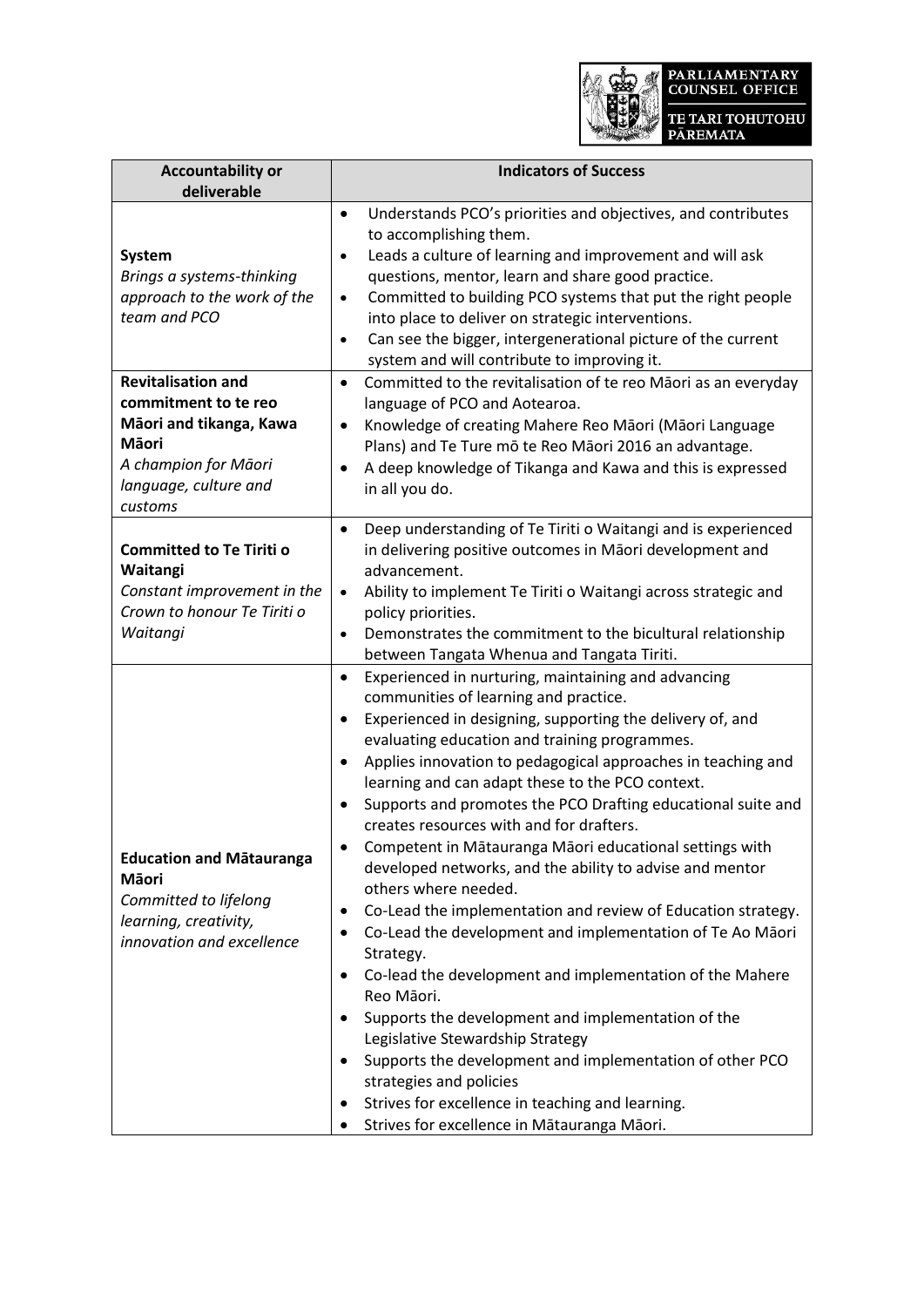

| <b>Accountability or</b><br>deliverable                                                                                                                                                                 | <b>Indicators of Success</b>                                                                                                                                                                                                                                                                                                                                                                                                                                                                                                                                                                                                                                                                                                                                                                                                                                    |
|---------------------------------------------------------------------------------------------------------------------------------------------------------------------------------------------------------|-----------------------------------------------------------------------------------------------------------------------------------------------------------------------------------------------------------------------------------------------------------------------------------------------------------------------------------------------------------------------------------------------------------------------------------------------------------------------------------------------------------------------------------------------------------------------------------------------------------------------------------------------------------------------------------------------------------------------------------------------------------------------------------------------------------------------------------------------------------------|
| <b>Partnerships, Relationships</b><br>and Networks<br>Establishes effective<br>conditions to partner,<br>maintain and advance<br>relationships and<br>partnerships of high value<br>and mutual outcomes | Co-leads developing and maintaining useful and relevant<br>$\bullet$<br>partnerships for the Partnerships and Education Team in the<br>System and Stewardship Group and PCO.<br>Supports PCO to deliver on our Secondary Legislation<br>Programme.<br>Experienced in leading te ao Māori thinking in relationships<br>$\bullet$<br>and empowered by tikanga, kawa, kotahitanga, Te Tiriti o<br>Waitangi to support kaupapa Māori.<br>Shares deep knowledge and understanding, and collaborates<br>٠<br>with others to minimise silos in the system.<br>Represents the PCO and acts as a trusted adviser.<br>$\bullet$<br>Connected outside the team and the PCO - they are visible,<br>$\bullet$<br>valued and operate across a range of networks, communities,<br>whānau, hapū and iwi.                                                                        |
| <b>Communications and</b><br>engagement<br>Promotes clear, articulate<br>and continuous improvement<br>in PCO communications and<br>engagement                                                          | Highly developed oral and written communication skills, with<br>$\bullet$<br>the ability to express complex matters in a concise and easily<br>understandable manner to different target groups.<br>Supports the communications and engagement work<br>programme in the System and Stewardship Group and wider<br>PCO.<br>Applies knowledge in communications, campaigns and<br>٠<br>strategic initiatives to grow PCO awareness of initiatives<br>internally and reputation in the public domain.<br>supports and provide advice and assistance to develop and<br>٠<br>implement a communications and engagement strategy.<br>Supports the Access and Digital Strategy Group's work with<br>$\bullet$<br>users of legislation.<br>Supports Business Services with emerging strategic priorities.<br>٠<br>Uses reo Māori and a commitment to normalisation<br>٠ |
| Self and team<br>Contributes to an effective<br>team culture                                                                                                                                            | Role model for manaakitanga, kotahitanga and tamariki<br>$\bullet$<br>mokopuna.<br>Honest, courageous, curious, self-aware, agile and resilient.<br>$\bullet$<br>Key team member, provides thought leadership, leads and<br>٠<br>mentors others.<br>Proactively plans their development, building their core<br>$\bullet$<br>professional skills, sets themselves up for success now and in<br>the future.<br>Focus on using their cultural and professional skills to deliver<br>$\bullet$<br>and lead work.<br>Builds capability within their team by proactively supporting<br>$\bullet$<br>more junior staff on core skills, stakeholder engagement,<br>planning, and navigating through complex issues and model<br>these behaviours within the team.                                                                                                      |